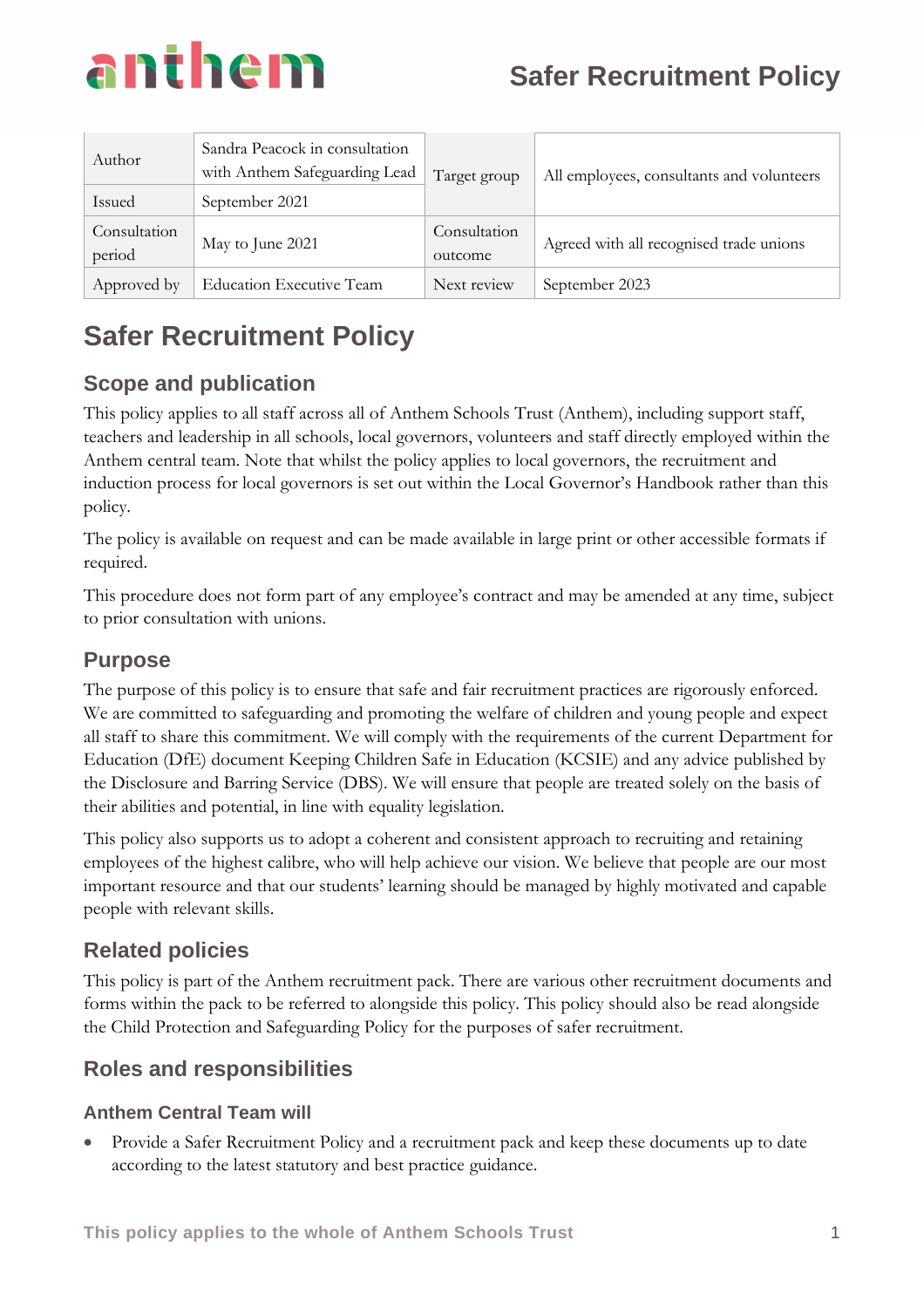# anthem

- Ensure through regular audits that all appropriate checks have been carried out on employees and volunteers, and recorded in the Trust Approved Single Central Record, in accordance with legislation and best practice.
- Ensure that all actions resulting from these audits are addressed within an appropriate time frame.
- Ensure that everyone involved with recruitment administration will have training around the safeguarding aspects of the role and managing the SCR.

## **The Local Governing Body of the school will**

- Be aware of safeguarding and child protection requirements in relation to recruitment and selection procedures.
- Escalate any concerns about recruitment and selection procedures in line with the Trust's policy.
- Support the Education Executive Team in the recruitment of Headteachers and Deputy Headteachers.

### **The Headteacher will**

- Ensure that the school operates safe and fair recruitment and selection procedures which are regularly reviewed and updated to reflect this policy and any changes to legislation and statutory guidance.
- Ensure through robust processes and regular monitoring that all appropriate pre-employment checks have been carried out on employees and volunteers and recorded in the Single Central Record in accordance with legislation and best practice.
- Monitor any contractors' and agencies' compliance with safer recruitment requirements.
- Promote the safety and wellbeing of children and young people at every stage of this process.
- Complete Safer Recruitment training and ensure that other key personnel in the school also receive Safer Recruitment training.

## **All employees working in recruitment**

All employees working in recruitment will familiarise themselves with this policy and related policies and support compliance with the safer recruitment procedures within.

### **Recruiting manager**

The Recruiting Manager (RM) is a senior employee selected to manage the recruitment process for a particular vacancy, in accordance with this policy and the recruitment checklist.

### **Delegation of appointments and constitution of selection panel**

The Trustees of Anthem delegate the responsibility of offering employment for all posts within the school to the Headteacher through a selection panel. The Headteacher may not delegate the power to offer employment to any other senior manager or Local Governor.

The Chief Executive Officer of Anthem and the Education Directors have responsibility for appointing Headteachers, through a selection panel.

The Chief Executive Officer of Anthem has responsibility for appointing Central Team employees, through a selection panel.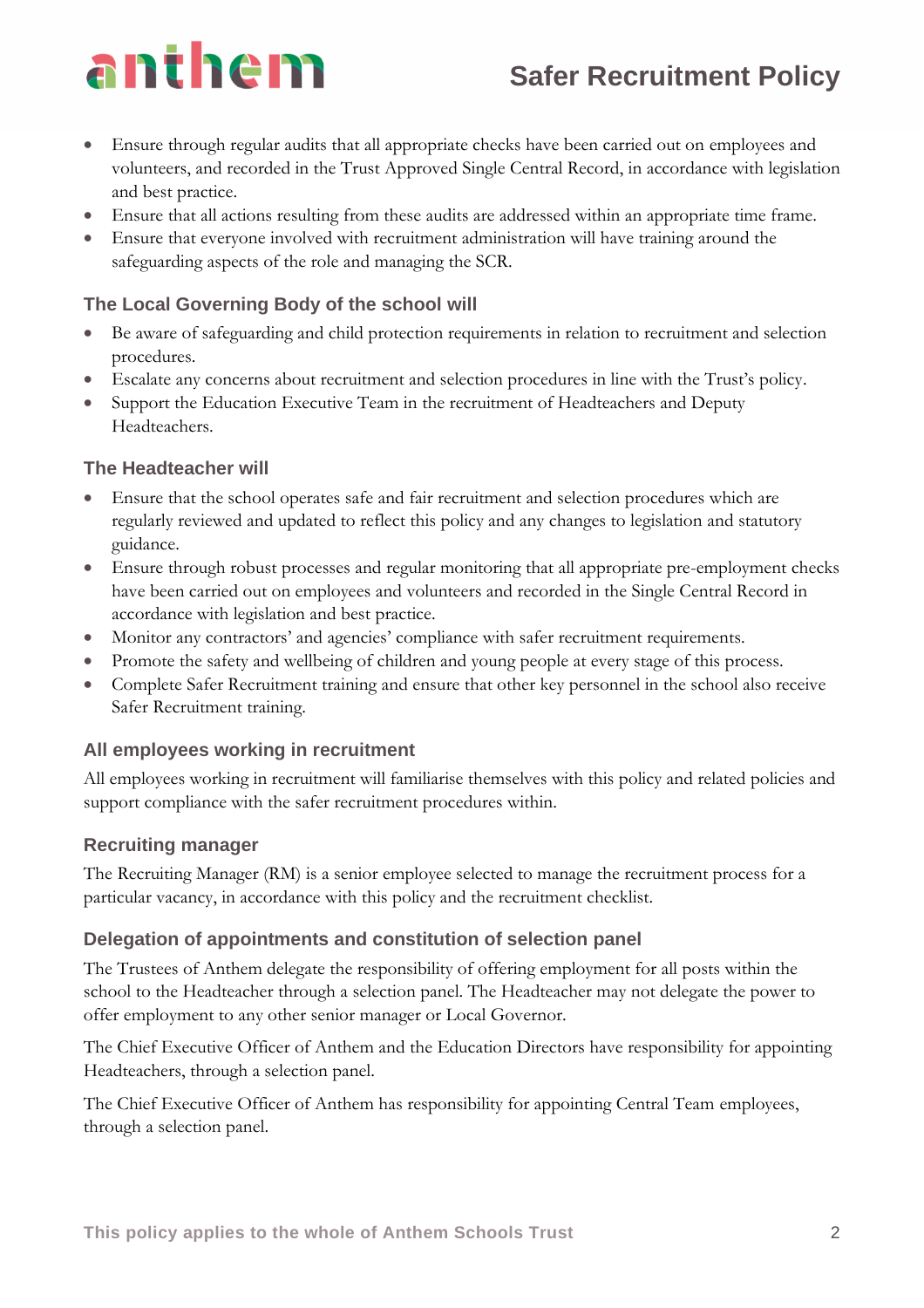# anthem

All selection panels will comprise a minimum of two senior people (normally three). Every selection panel must have at least one member who has undertaken safer recruitment training.

## **Family members and close friends**

Any family or close friend relationships to applicants must be declared to the recruiting manager as soon as they become apparent. Failure to do so may result in disciplinary action in line with the Disciplinary Policy. No employee will be the recruiting manager or on the section panel for the recruitment of a family member or close friend. Where there is recruitment of a family member or close friend of an existing employee, the Headteacher or an Education Director must be on the selection panel. Any recruitment documentation held in personnel files on any family member or close friend of the Recruitment Officer/HR Manager must be transferred to the care of the Headteacher.

Where the new appointee is related to the Head or other line manager, pay agreements or changes to contracts should be countersigned for transparency.

## **'Refer a friend' scheme**

Anthem operates a 'Refer a Friend' Scheme. If an existing employee recommends a contact for a vacant post at any Anthem school or within the Anthem central team, who is then successfully appointed due to that recommendation following appropriate recruitment and selection processes, the employee will receive a referral bonus of  $f(200)$  from the receiving school. Half of the fee will be payable on the successful appointment of the individual and half after the successful completion of 6 months' employment. Where there is any contention as to whether a 'Refer a Friend' fee is to be paid, the relevant Education Director will make the final decision.

## **Recruitment process**

### **Recruitment checklists**

The recruitment process is set out as a process chart in Appendix 1. The chart sets out the process from advertising, shortlisting and interview, to appointment. Additional information for the core recruitment stages is set out below.

## **Advertising**

All vacant posts will be approved using the Recruitment Approval Form from the recruitment pack.

All vacant posts will be advertised to ensure equality of opportunity and encourage as wide a field of candidates as possible. This will normally mean placing an advertisement externally. However, where there is a reasonable expectation that there are sufficient, suitably qualified internal candidates, or employees at risk of redundancy, vacancies may be advertised internally before an external advertisement is placed. Any internal recruitment process will follow the procedures set out in this policy.

All advertisements for posts, paid or unpaid, will include the following statement:

*We are committed to safeguarding and promoting the welfare of children and young people and require all staff and volunteers to share and demonstrate this commitment. The successful candidate will have to meet the requirements of the person specification and will be subject to the relevant pre-employment checks which will, where applicable, include a health check, an enhanced DBS check, the Children's Barred List check and satisfactory references.*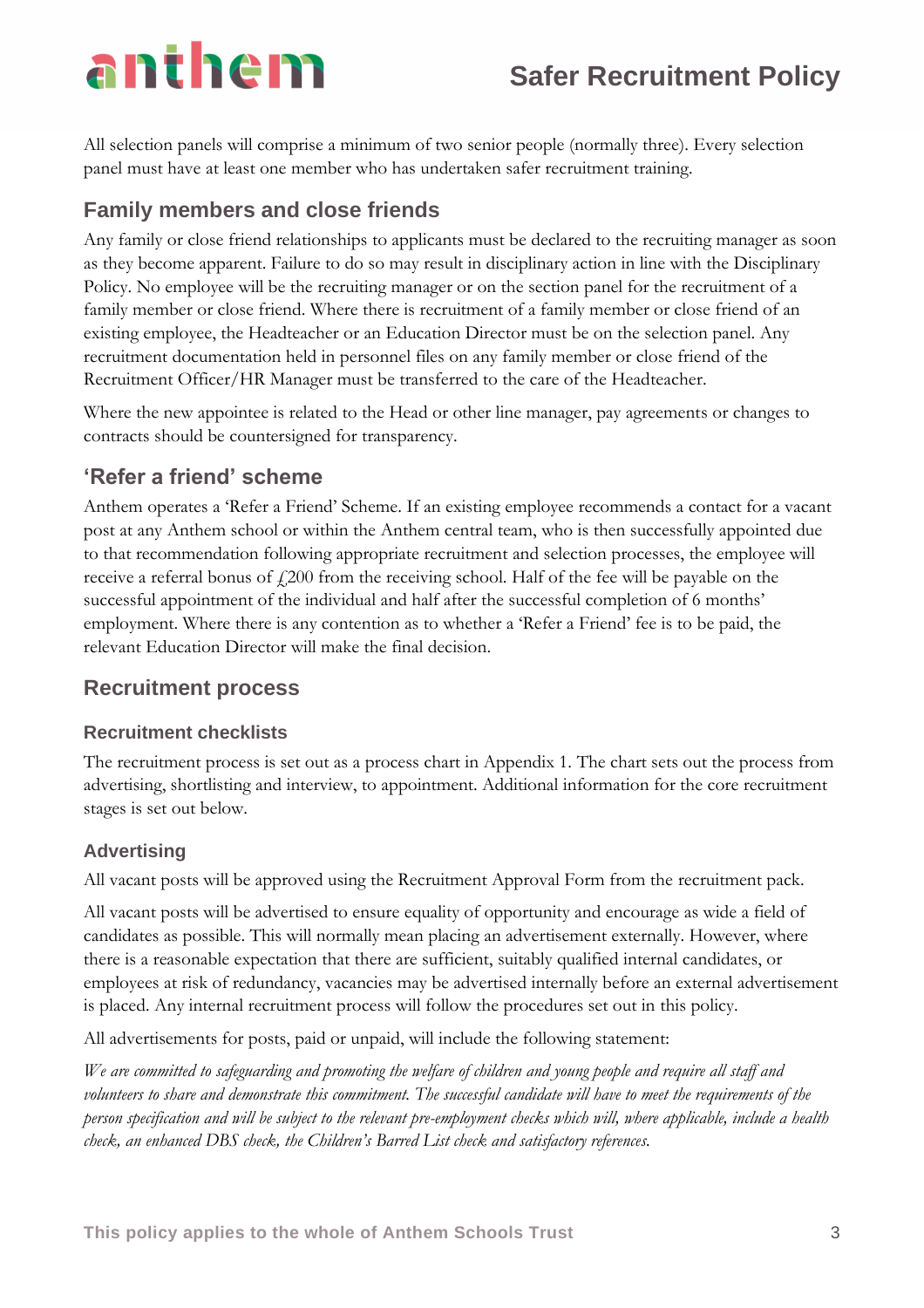

## **Application**

All applicants will apply for the role using only the application form provided in the recruitment pack. No applications will be accepted that are completed on the incorrect forms. Generic CVs and documents addressed "To whom it may concern" will also not be considered unless they are accompanied by the required application form.

#### **Shortlisting and reference requests**

The recruiting manager will shortlist applicants against the person specification for the post. The criteria for selection will be consistently applied to all applicants. The selection panel will agree the applicants to be invited to interview.

Two references, one of which must be from the candidate's current/most recent and most senior employer e.g. the Headteacher, will ideally be taken up prior to interview but only if the candidate gives permission for this. Otherwise the two references will be taken up when a candidate has been informed that they are the 'preferred candidate' and the offer of employment will be conditional upon satisfactory references as well as other safeguarding checks as set out below.

References will be sought directly from the referee. Employer testimonials i.e. those provided by the candidate and/or marked 'to whom it may concern' will not be accepted. References must be in writing, preferably on the form provided to the referee, and be specific to the job for which the candidate has applied. The selection panel will not accept references from relatives or people writing solely in the capacity as a friend of the candidate, for any post.

For external candidates, references to work in school should not be taken from people already employed in the advertising school unless there are exceptional circumstances.

On receipt, references will be checked to ensure that they originate from a legitimate source and that all specific questions have been answered satisfactorily. If answers are vague, if insufficient information is provided or there is a concern about the authenticity of the reference, the referee should be contacted to provide further clarification as appropriate. Detailed written records will be kept of such exchanges. References will be compared for consistency with the information provided by the candidate on their application form. Any discrepancies will be taken up with the candidate.

Specific attention will be paid to any gaps in employment, any convictions (spent or current), cautions, reprimands and/or final warnings that the applicant may have declared. Such queries can be addressed at interview should the applicant be successful in gaining an interview. The application form will be signed to denote that gaps in employment have been investigated.

Where necessary, previous employers who have not been named as referees may be contacted in order to clarify any such anomalies or discrepancies. Detailed written records will be kept of such exchanges. If a candidate for a post working with children is not currently employed in a post working with children, a reference will be sought from the most recent employment in which the candidate has worked with children to confirm details of the candidate's employment and their reasons for leaving.

Strict confidentiality will be observed as to references.

A template reference request form is available within the recruitment pack.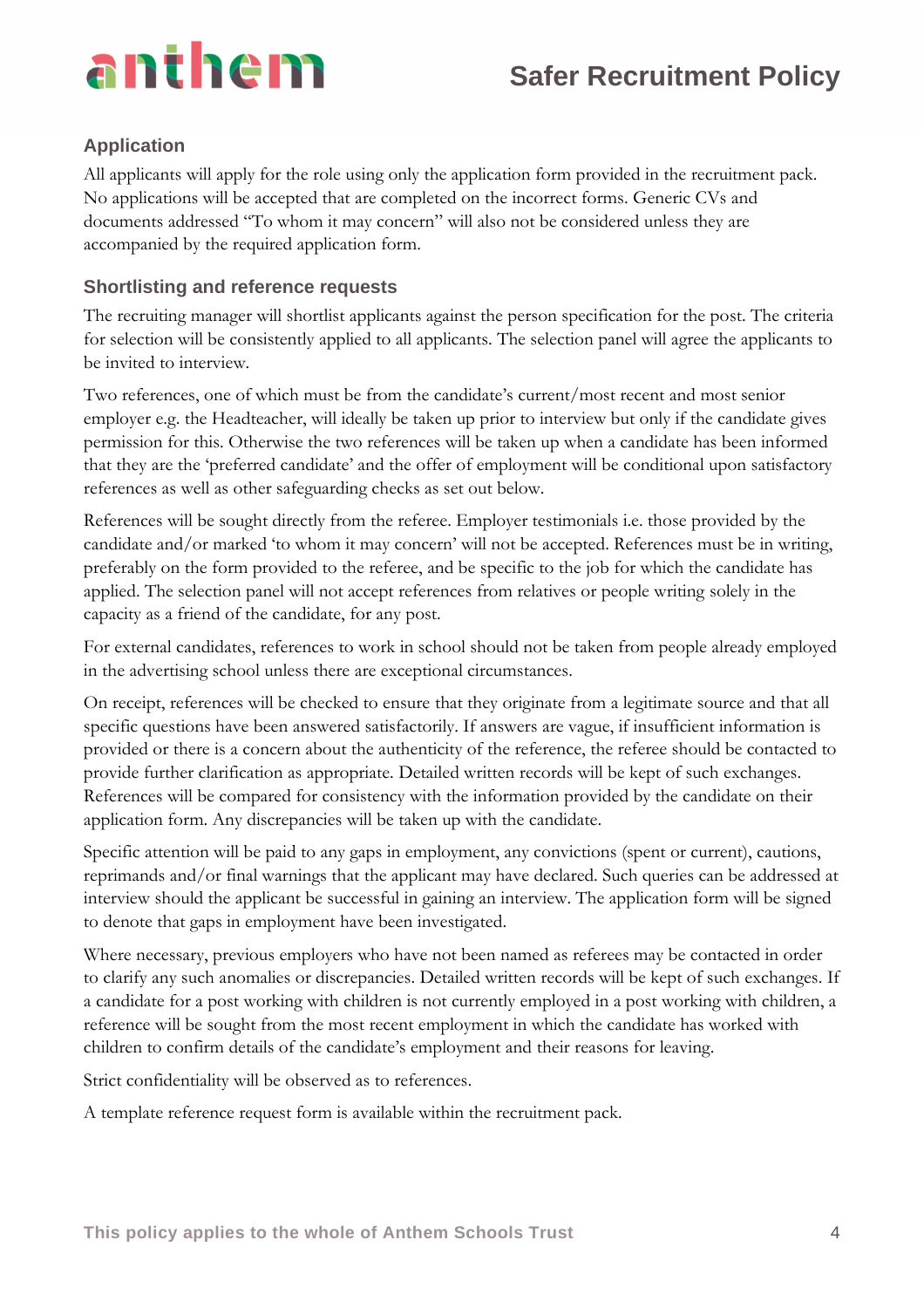

#### **Interviews**

Before the interviews, the recruiting manager and selection panel will agree on the precise interview format, using the templates within the recruitment pack. Selection techniques will be determined by the nature and duties of the vacant post, but all vacancies will require an interview of short-listed candidates. Interviews will be face-to-face where at all possible. Telephone interviews may be used at the shortlisting stage but will not be a substitute for a face-to-face or remote interview.

Where remote interviews take place over, there must be at least two interviewers and at least one of them must be Safer Recruitment trained. Remote interviews must be robust, with detailed written records of questions and answers.

Candidates invited to interview will receive:

- a letter confirming the interview date, time and venue
- a list of the interview day activities including, where possible, names of the panel members
- information for activities requiring advanced planning by the candidate e.g. lesson details, presentation topic
- the opportunity to discuss the process prior to the interview
- an interview checklist/self-declaration/criminal convictions declaration

The questions asked at interview will be aimed at obtaining evidence of how each candidate meets the requirement of the job description and the person specification and each candidate will be assessed against all of the criteria for the post. The same areas of questioning will be covered for each applicant. No questions which would discriminate directly or indirectly on protected characteristics under equality legislation will be asked. The selection process for every post will include exploration of the candidate's understanding of child protection and safeguarding issues.

Candidates will always be required:

- to explain satisfactorily any gaps in employment
- to explain satisfactorily any anomalies or discrepancies in the information available to the selection panel
- to declare any information that is likely to appear on a DBS disclosure
- to demonstrate their capacity to safeguard and protect the welfare of children and young people.

The interview will also include a discussion of any convictions, cautions or pending prosecutions, other than those protected, that the candidate has declared and are relevant to the prospective employment.

The job will be offered to the successful candidate subject to them meeting all relevant statutory and safeguarding conditions of employment. Should the DBS result contain information that was not declared during the selection process, the information must be investigated fully on receipt.

The recruitment documentation will be retained. Under data protection legislation applicants have the right to request access to notes written about them. After six months, all information about unsuccessful candidates will be securely destroyed.

### **Safeguarding checks**

KCSIE sets out the required safeguarding checks which must be made for all new appointments in addition to references. We commit to undertaking the following pre-appointment checks: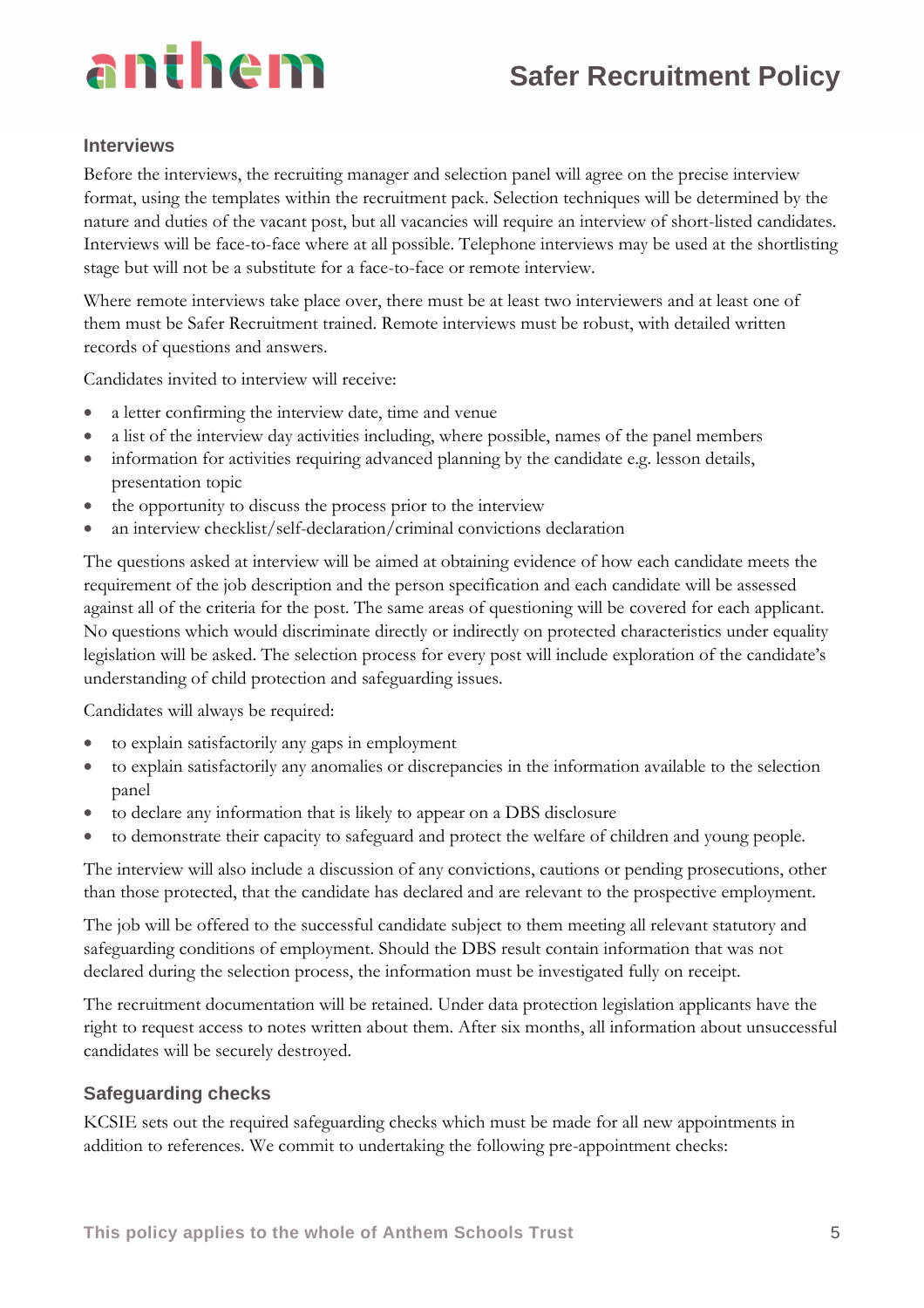# anthem

**DBS:** We will check that all adults with supervised access to children and those working in regulated activity (as defined in KCSIE) have an Enhanced Disclosure (under Section 142 on the Education Act 2002) before starting work, and prior to confirmation of appointment.

Where a DBS Certificate has not arrived prior to the employee starting work, then the school must put a Risk Assessment in place which states what safeguards will be in place i.e. no unsupervised access to children. This Risk Assessment must be held in their personnel file and a copy shared with the employee. A note should be made on the Single Central Register that this has been done. The new employee will then work under supervision until such times as the DBS certificate arrives and all checks are clear. In all such cases a Children's Barred List check must be completed before the employee starts work – see below.

Periodic DBS checks are not required by law but may need to be applied for again if the employee changes role, particularly from a limited contact role to one with more unsupervised contact with students. Similarly, if the employee has been absent for an extended period of time, which is not covered by a doctor's certificate or approved parental/bereavement leave a re-application for DBS should be considered.

The level of DBS certificate required, and whether a prohibition check is required, will depend on the role and duties of the post, as outlined in full in KCSIE.

Copies of DBS certificates will not be held for longer than six months unless they contain a disclosure, in which case a copy may be retained in order to demonstrate safer recruitment practice for the purpose of safeguarding audits. In all cases, retention of the copy must be reviewed after an external audit/inspection has been completed.

- **Children's barred list check:** A separate Barred List check will be carried out via the Teaching Regulation Agency (TRA) website only when:
	- o there is a pressing need for the individual to start and a risk assessment has been completed pending return of the DBS certificate. (see above); OR
	- o an employee is transferring from another school in England without a break in service of 3 months or more, and pending receipt of the new DBS certificate.
- **TPO:** We will check that a candidate to be employed as a teacher is not subject to a Teacher Prohibition Order (TPO) issued by the Secretary of State using the TRA website. The TPO check should be completed for everyone engaged in 'teaching work' whether a qualified teacher (QTS) or not. It will indicate whether the teacher is subject to prohibitions, directions, sanctions or restrictions. Anyone, including volunteers, who declares at application that they have been a teacher will also undergo this check.

**NB:** Where a teacher has given a maiden name or an alternative surname, this too needs to be checked for TPO.

• **Overseas criminal record check:** Where an applicant has lived and/or worked abroad for more than 3 months in the last 5 years, the, appropriate overseas criminal records checks will be made. For teaching posts, and other posts where relevant, a letter of professional standing should be obtained from the professional regulatory authority in the country in which the applicant worked. In all cases a DBS check must be carried out.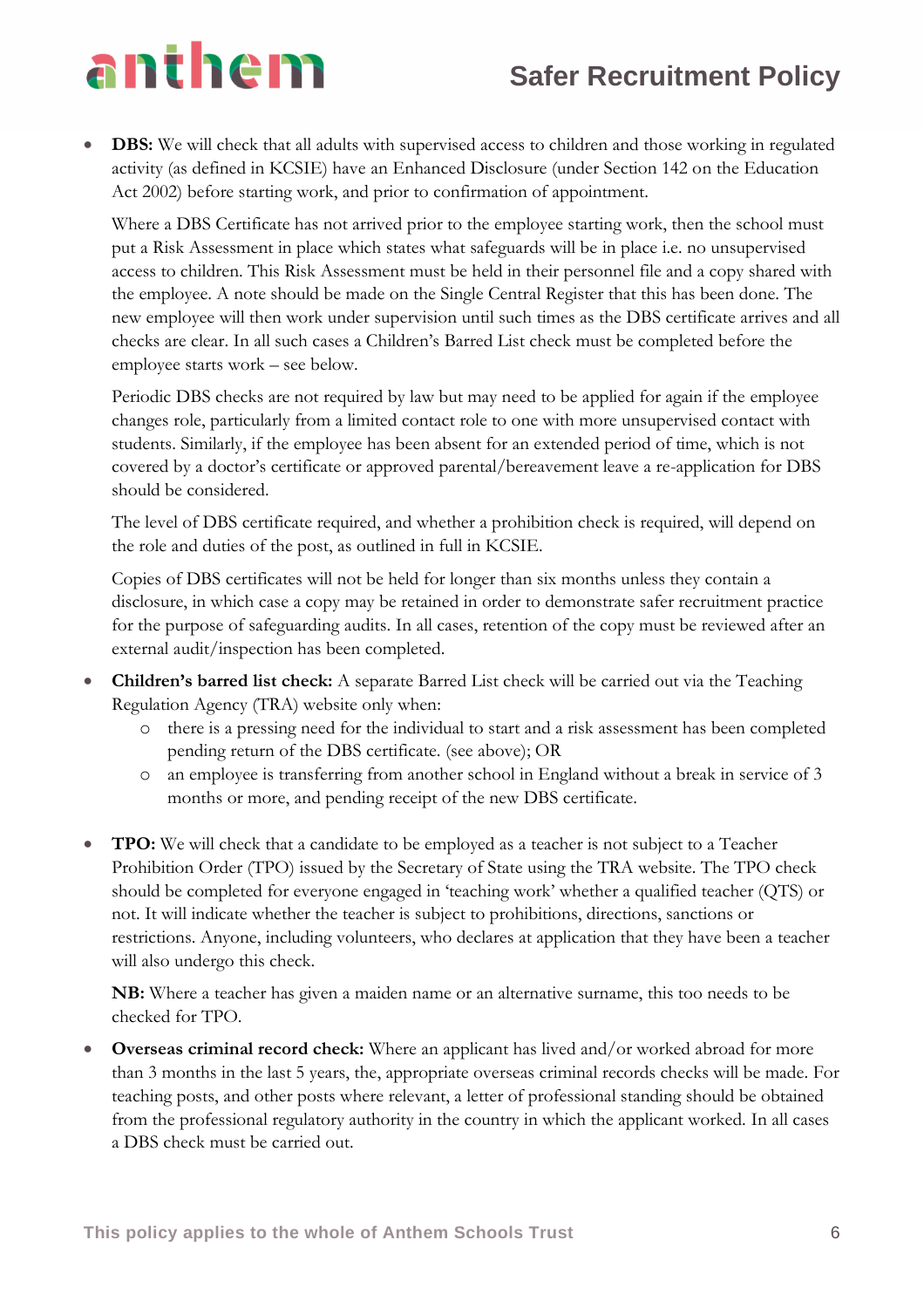These documents should be kept in the personnel file of the employee concerned with the evidence recorded on the Single Central Register.

**S128 check:** We will check that any adults in schools who hold management positions or have decision –making powers and responsibilities are not prohibited from engaging in a management role as defined in KCSIE. The results from the prohibition from management check (s128 check) should be included on the Single Central Record. This check is made through the TRA.

anthem

**Disqualification:** We will undertake checks to ensure that employees and volunteers who work in childcare provision are not disqualified under the 2018 Childcare Disqualification Regulations as set out in KCSIE.

This check applies to anyone providing care for children under the age of five during or outside of school hours; anyone who is working in childcare provided by the school outside of the normal school day for children above reception age but under eight (though not after-school clubs); employees who are directly concerned in the management of early or later years provision (including Senior Leaders of the school, EYFS Leaders, EYFS Link Governors). All primary school midday supervisors are covered by this regulation as they are employed for all groups equally.

• **Identity:** We will verify all candidate's identity with current photographic ID and proof of address. Where photographic evidence is not available then three pieces of evidence from the DBS approved ID checklist must be provided. Wherever possible, a different set of documents should be provided for the ID check and the Right to Work check.

The document 'ID checking guidelines for DBS check applications' should be followed and is available from www.gov.uk

• **Qualifications:** For posts that require the candidate to have qualifications that are directly relevant to the role, we will verify a candidate's professional qualifications.

Teaching posts: We will check on the TRA website that the teacher has been awarded Qualified Teacher Status (QTS) and their induction status. In addition, we will check the original certificates and keep a copy on the personnel file, recorded on the SCR.

Other posts: We will check the original certificates and keep a copy on the personnel file, recorded on the SCR.

**Right to work in the UK:** We will check all new employees have the right to work in the UK.

The list of acceptable documents is available in the Home Office document "An employer's guide to acceptable right to work documents".

A record of the check should be kept using the Employers' Right to Work Checklist.

Current versions of both documents are available from www.gov.uk.

Evidence that these checks have been made must be recorded onto the Single Central Record (SCR), dated so that it is evident on the SCR that the checks were made prior to appointment. The name or the person checking must also be recorded on the SCR. Any evidence is kept on the personnel file in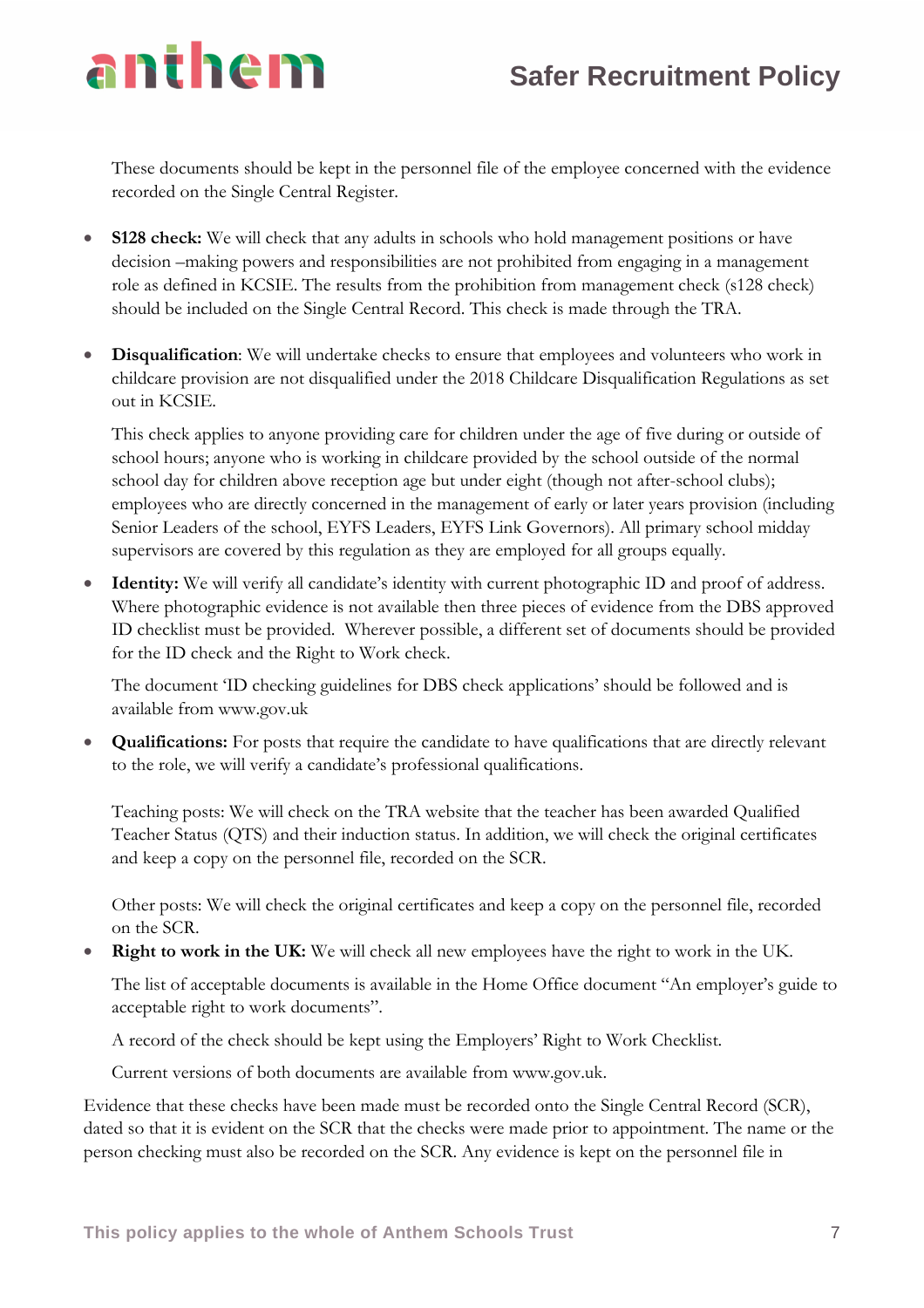# anthem

accordance with the Retention Policy. A check list for new appointments is available within the recruitment pack.

It is recommended, where possible, that the SCR is saved termly in PDF format to record the changes made. Access to the SCR must be restricted and in accordance with current data protection regulations.

A copy of the documents used to verify the successful candidate's identity, right to work and required qualifications should be kept on the employee's personnel file. The DBS certificate, if copied, should not be retained for longer than six months. The DBS online portal printout should be retained on file. Screen shots can be taken for checks made using Teacher Services (through the TRA) and these can be kept in the personnel file – this is good practice. (KCSIE)

Further information on who the checks need to be carried out on and how they should be recorded are available in the recruitment pack.

### **Agency staff, peripatetic teachers and sports coaches**

We will only use those agencies and organisations which operate a Safer Recruitment Policy and supply written confirmation that all relevant checks have been satisfactorily completed. We will ensure that, as part of our due diligence, these organisations will state in writing that they will notify us if they, as the employer, are notified of any caution or conviction against an employee assigned to our schools. In such cases, we will also request sight of the original DBS certificate in order to make the judgement as to whether we continue or terminate the assignment.

Where the person is a sole trader, and therefore their own employer, we will require them to be registered with the DBS update service in order for their status to be monitored.

We will carry out identity checks when the individual arrives at school.

### **Contractors**

We ensure that contractors, or any employee of the contractor, have been subject to the appropriate level of DBS check, if any such check is required. Contractors and contractors' employees for whom an appropriate DBS check has not been undertaken will be supervised if they will have contact with children. If a contractor working is self-employed and will be in regulated activity, we will consider obtaining the DBS check, as self-employed people are not able to make an application directly to the DBS on their own account. We will check the identity of contractors and their staff on arrival at the school.

### **Volunteers**

We carry out DBS and other pre-start vetting checks appropriate to the post for volunteers working in regulated activity. References are taken up, as detailed in this policy above. Volunteers who help on an occasional basis (e.g. trips/PTA events) and not in regulated activity are supervised, in accordance with legislation. Where checks are carried out on volunteers, these will be recorded on the Single Central Record.

### **Local Governors**

We will carry out checks on all new local governors, which will include an enhanced DBS check (with Children's barred list check if in regulated activity), identity checks, s128 check, disqualification checks,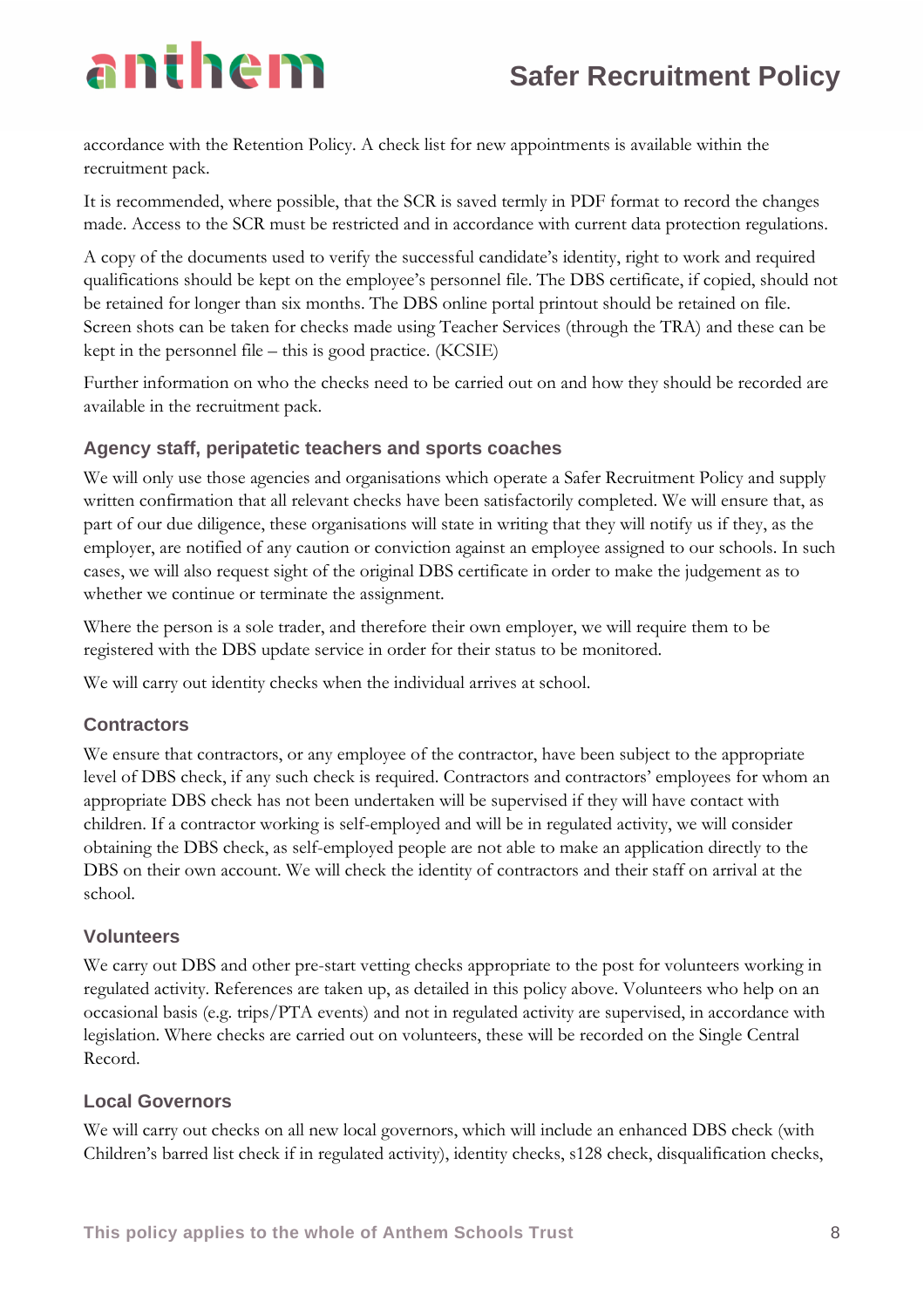# anthem

right to work in the UK check and an overseas criminal record check where appropriate. These checks will be recorded in the Single Central Record at the school.

## **Anthem Trustees**

The Secretary of State is responsible for carrying out safeguarding checks on the Chair of Trustees. The Chair of Trustees is responsible for carrying out appropriate safeguarding checks on all new Anthem Trustees which will include an enhanced DBS check (with Children's barred list check if in regulated activity), identity checks, s128 check, disqualification checks, right to work in the UK check and an overseas criminal record check where appropriate. These checks will be recorded in the Single Central Record at every school.

### **Students on placement**

When volunteers are working in school as part of a recognised training course (such as PGCE, NVQ etc.), references and completion of an application form will not be required. However, we will require proof of DBS enhanced clearance with barred list check and will carry out identity checks when the student arrives at school. We will also require students to complete the Staff Suitability Declaration if they are working within the EYFS.

### **Students on work experience**

Students on work experience will always be supervised.

## **Single Central Record, personnel file and follow ups**

All checks will be recorded within the school's own Single Central Record – a template of which is provided within the Anthem recruitment pack. The Single Central Record of employment checks will be maintained in accordance with DfE guidance. Checks will also be documented on the person's personnel file. If any checks are unsatisfactory or if there are any discrepancies in the information received this will be followed up.

## **Offer of employment and signed contract of employment**

The offer of employment and acceptance by the candidate is binding on both parties, subject to satisfactory completion of the pre-employment checks and satisfactory references. The successful candidate will be informed, normally by a conditional offer letter, that the appointment is subject to satisfactory completion of these checks. All contracts of employment must be issued through the Trust's outsourced HR provider.

## **Medical fitness**

All new employees must be medically cleared before appointment. This is done using an occupational health provider. Where appropriate we will consider reasonable adjustments in consultation with the applicant.

We are aware of our duties under equality legislation. No job offer will be withdrawn on medical grounds without first consulting with the applicant, obtaining medical evidence and considering reasonable adjustments and suitable alternative employment.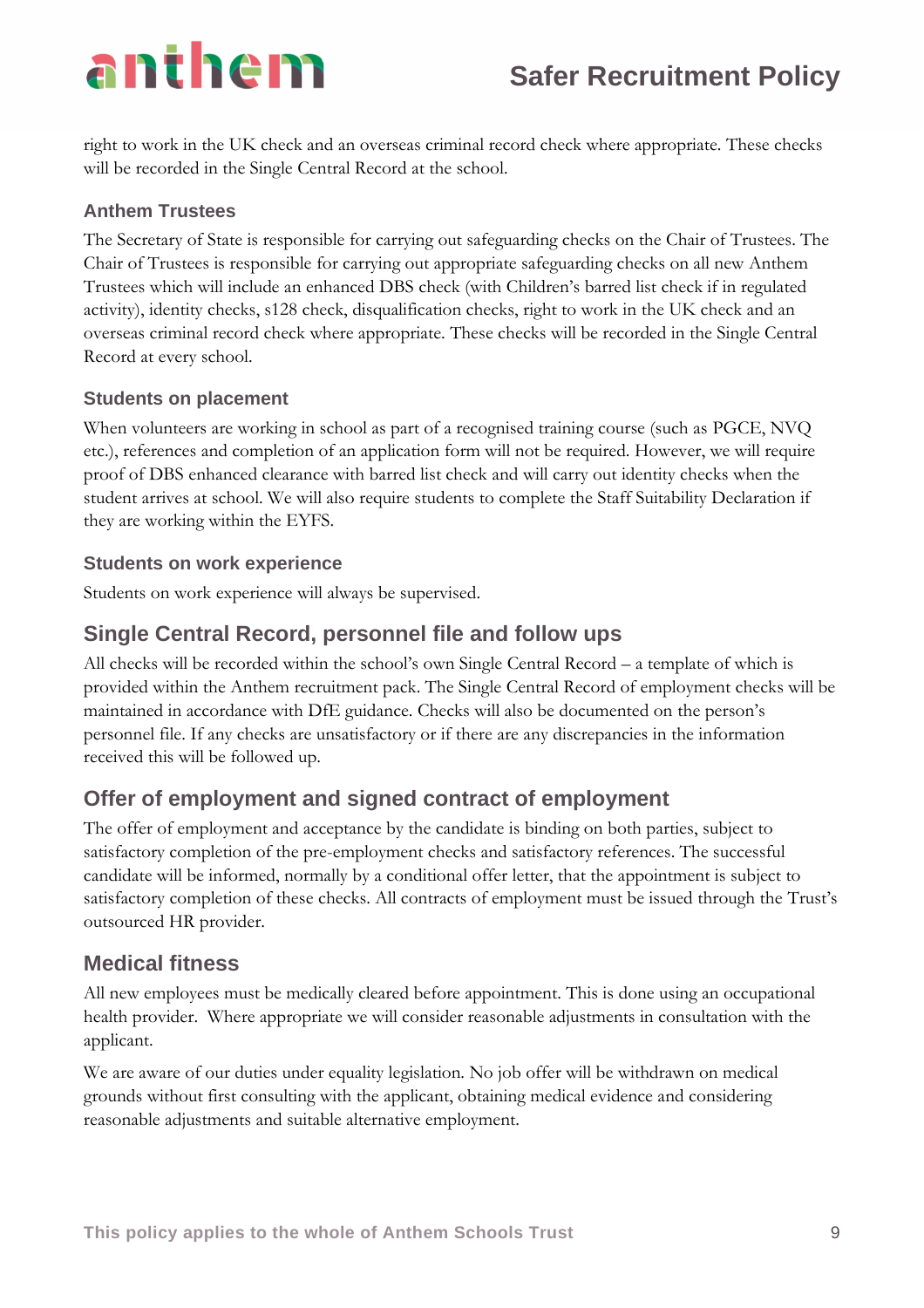# anthem

# **Safer Recruitment Policy**

## **Start of employment and Induction**

The pre-employment checks listed above must be completed before the employee starts work. Exceptions can only be made to DBS checks in circumstances where the documentation has been sent to the DBS, but the certificate has not been seen by the school. In this case a risk assessment will be undertaken. Exceptions will never be made in the case of the Barred List and Teacher Prohibition checks. All new employees will be provided with an induction programme which will cover all relevant matters of policy including safeguarding and promoting the welfare of children, child protection procedures, whistle blowing and guidance on safe working practices.

Upon employment, schools will 'claim' their teachers on the Secure Access section of the TRA Teacher Services using their DfE/Teacher Reference number.

## **Related Documents:**

- Child Protection Policy
- Single Central Record
- Induction Policy (where available)
- Code of Conduct
- Keeping Children Safe in Education current version
- Working together to Safeguard Children 2018
- Recruitment pack